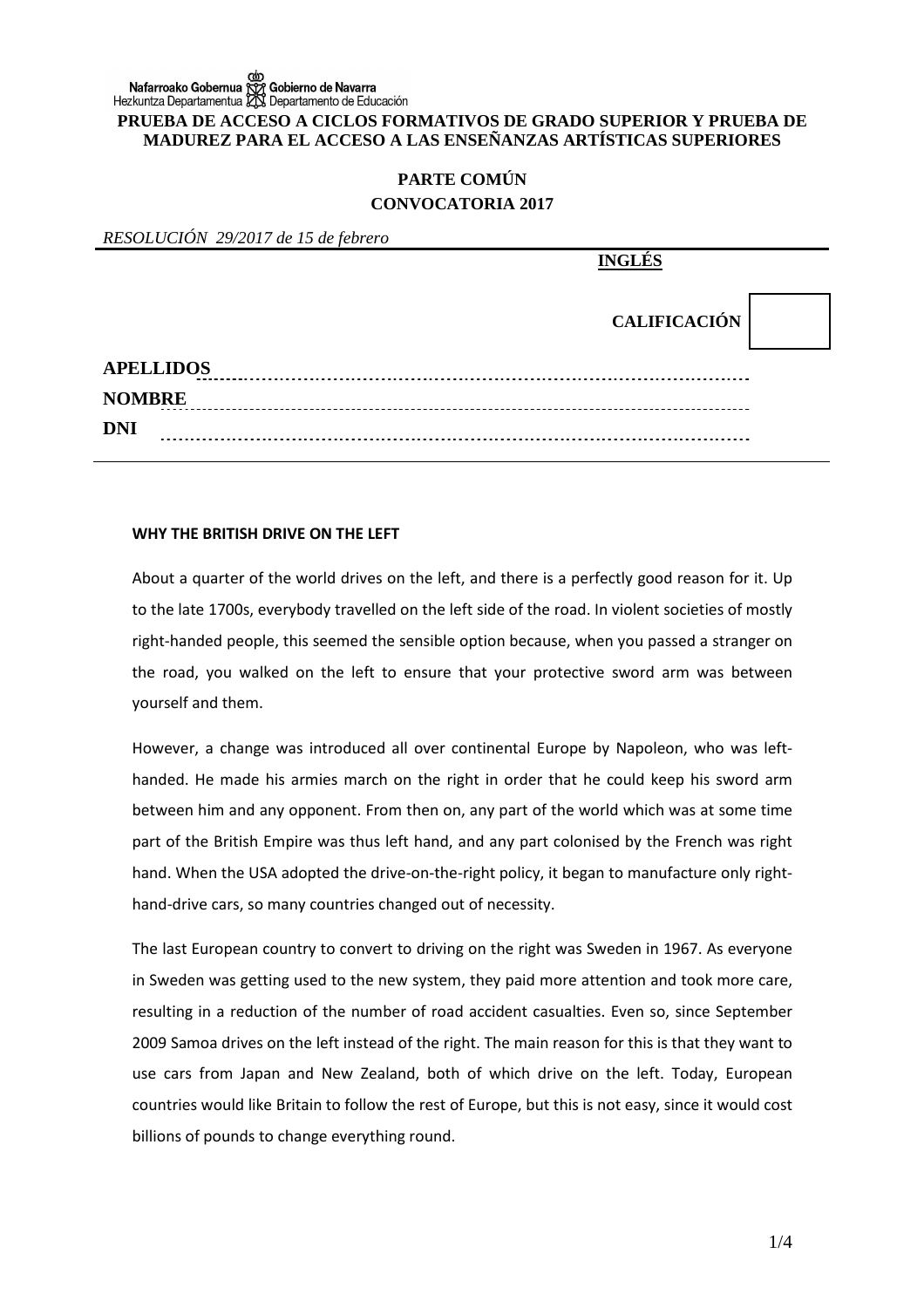#### **PRUEBA DE ACCESO A CICLOS FORMATIVOS DE GRADO SUPERIOR Y PRUEBA DE MADUREZ PARA EL ACCESO A LAS ENSEÑANZAS ARTÍSTICAS SUPERIORES**

# **PARTE COMÚN CONVOCATORIA 2017**

*RESOLUCIÓN 29/2017 de 15 de febrero* 

### **INGLÉS**

### **1. CHOOSE AND WRITE THE CORRECT OPTION (A, B, C or D). (0.5 points each)**

### **I. Some countries decided to drive on the right because…**

- (a) drivers take more care when they drive on the right.
- (b) it was the sensible option to take.
- (c) they mainly imported cars from the USA.
- (d) most cars were made in Japan and New Zealand.

#### **II. European countries want Britain to drive on the right but this…**

- (a) would increase the number of accidents.
- (b) would be very expensive.
- (c) would be contrary to British tradition.
- (d) would make drivers pay less attention to the road.

# **2. ARE THESE STATEMENTS TRUE OR FALSE? JUSTIFY YOUR ANSWERS WITH THE PRECISE WORDS OR PHRASES FROM THE TEXT, OR USE YOUR OWN WORDS. (2 points)**

a. In ancient times, walking on the left was a matter of safety.(0,5)

b. Napoleon's armies did not march on the left because he was left-handed.(0,5)

c. Sweden reduced the number of accidents because driving on the right is safer.(0,5)

d. Samoa is one of the countries which have always driven on the left. (0,5)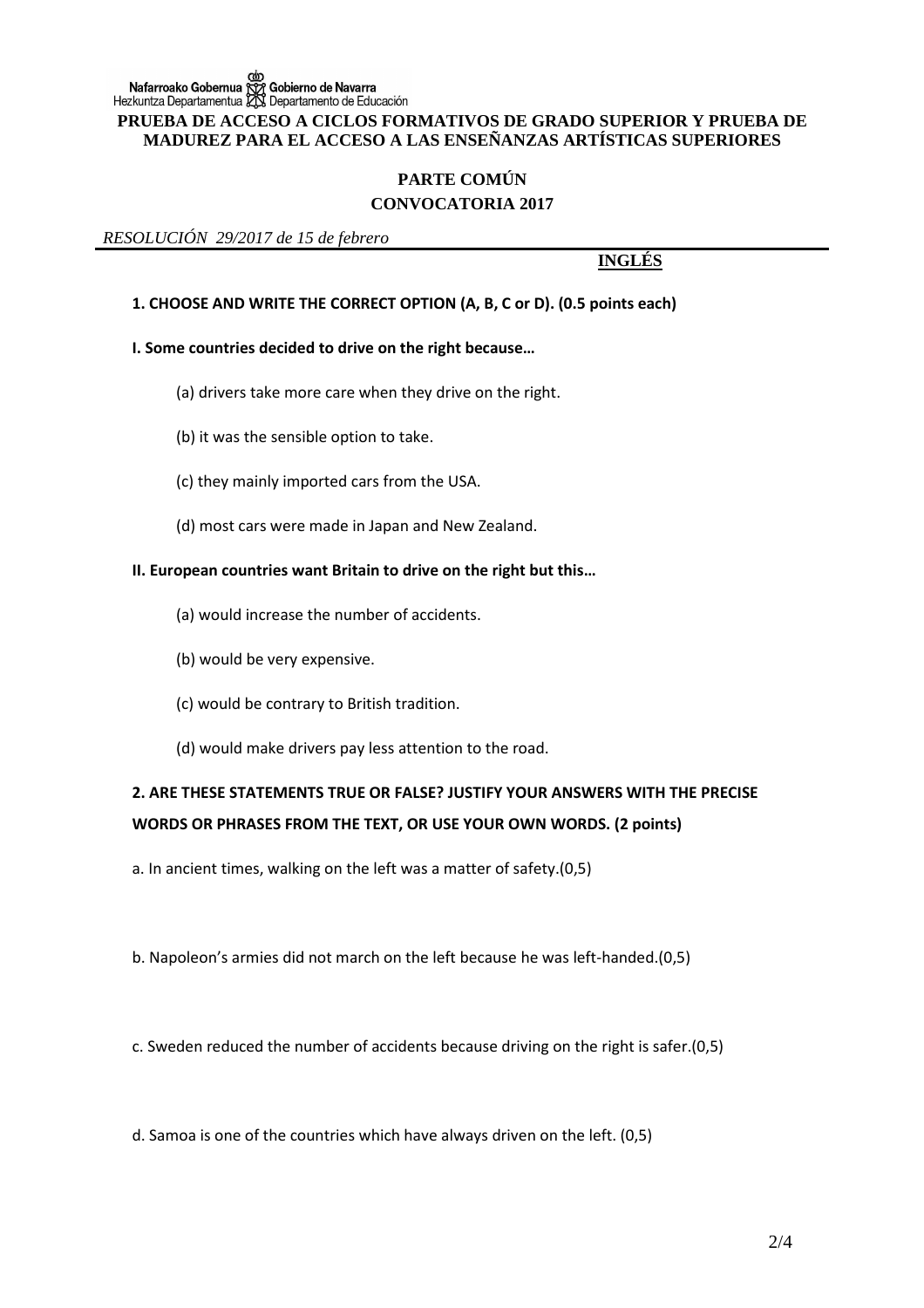## **PARTE COMÚN CONVOCATORIA 2017**

#### *RESOLUCIÓN 29/2017 de 15 de febrero*

**INGLÉS**

#### **3. USE OF ENGLISH**

**a. Find in the text the word which has the following definition (0,5):** 

"Someone who is neither a friend nor an acquaintance."

**b. Give an adjective with the same root as "attention" (noun). (0,5)**

**c. Fill in the gap with the correct option: of / on / to / in**

"British people are very keen..... keeping their traditions."

**d. Find in the text one opposite for "rise" (noun). (0,5)**

**e. Which word is not an adverb? (0,5)**

Often / early / chilly / eagerly

**f. Which word does not have the same meaning? (0,5)**

Enemy / antagonist / fool / opponent

### **g. Turn the following sentence into the active voice: (0,5)**

"A change was introduced all over Europe by Napoleon."

### **h. Give a question for the underlined words: (0,5)**

"I bought a kimono for my friend Kate in Japan."